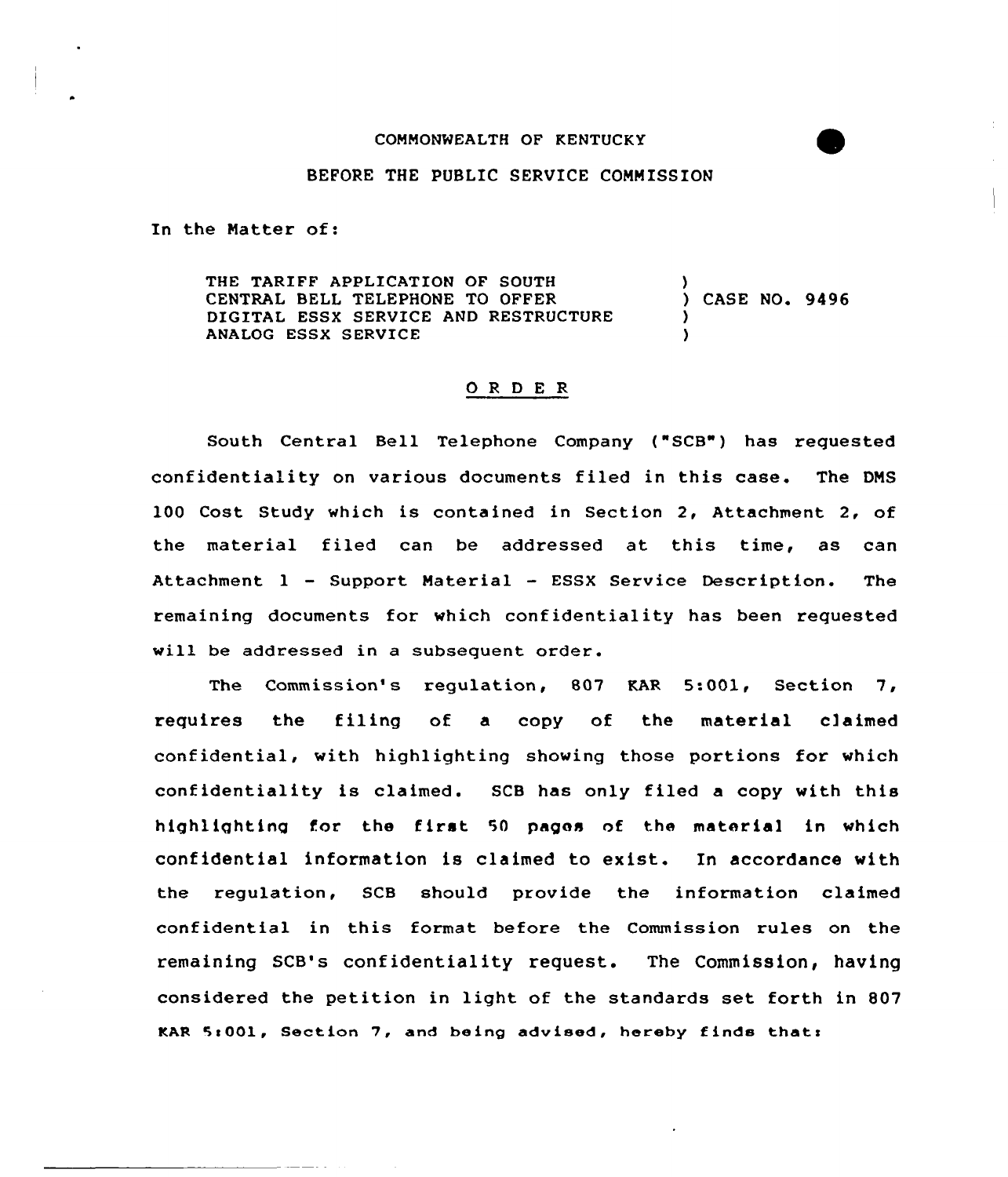1. The DMS-100 Cost Study-Section 2, Attachment 2, should not be granted confidentiality since that same study is in the public record in Administrative Case 285.

2. Attachment 1-Support Material-ESSX Service Description which has been appropriately highlighted should be granted confidentiality to the extent confidentiality has been claimed and indicated because to disclose this information could result in competitive injury.

3. All other requests for confidential treatment on the remaining documents should be deferred until SCB has complied with <sup>807</sup> KAR 5:001, Section 7.

IT IS THEREFORE ORDERED that:

1. Confidentiality for the DMS-100 Cost Study-Section 2, Attachment 2, be and it hereby is denied since that document has been included in the public record of Administrative Case 285 and therefore, cannot be considered confidential in this case.

2. The request for confidentiality of Attachment 1-Support Material, ESSX Service Description be and it hereby is granted.

3. SCB shall file all remaining documents on which confidentiality is claimed in appropriate highlighted form within 20 days from the date of this Order. The Commission will not release to the public file any of the remaining material for which confidentiality has been sought within this 20 day period.